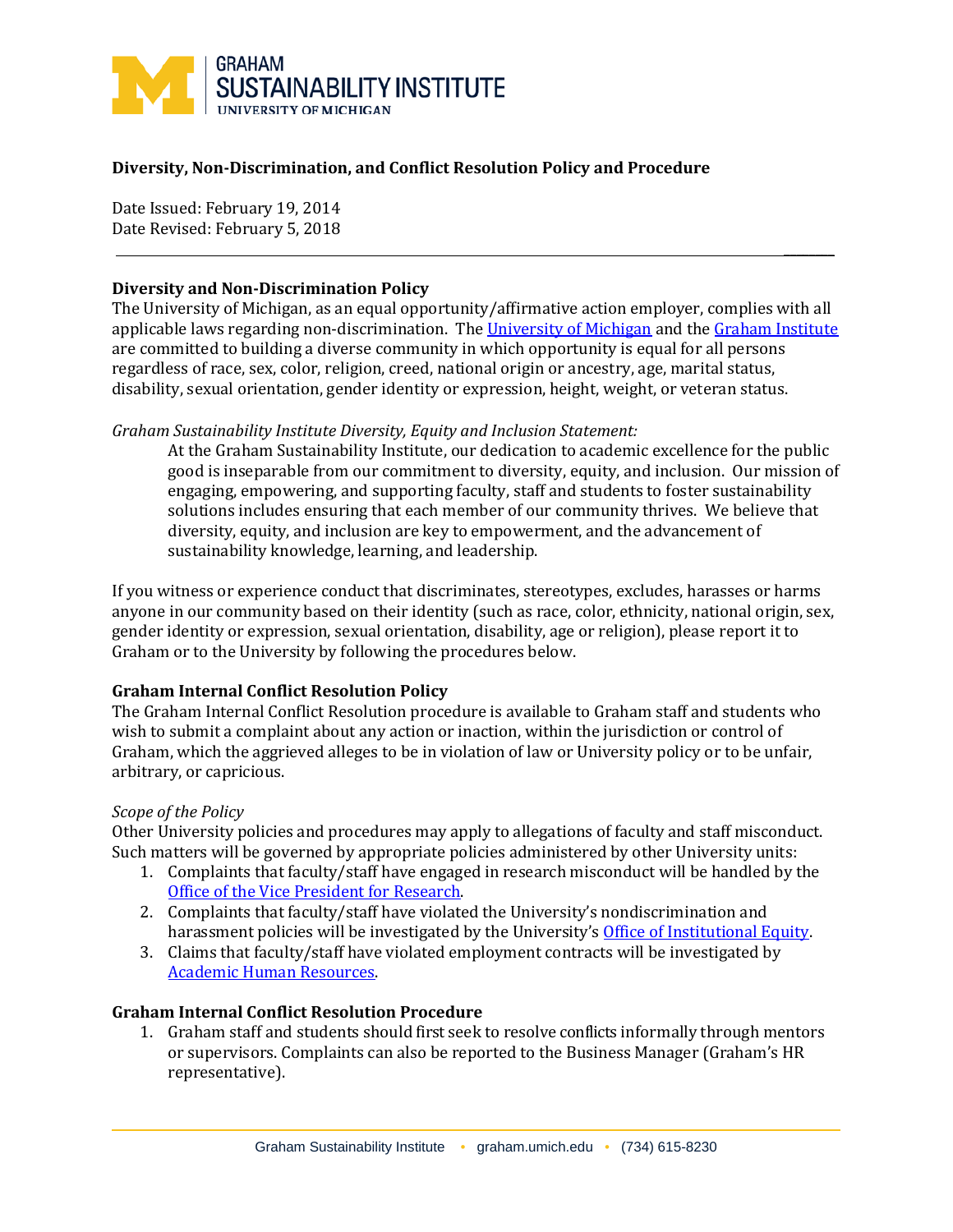

- 2. If the matter is not satisfactorily resolved, staff and students may seek resolution informally by contacting the next level of Graham supervision.
- 3. If the matter is not satisfactorily resolved, staff and students may seek formal resolution through Graham's Director by submitting a written statement to the Director describing the alleged wrong(s), the facts which the employee or student believes support the allegation(s), and the disposition of the matter at prior informal steps (1-2 above).
- 4. The Director should seek to resolve the matter impartially and promptly.
	- a. The Director may seek advice from the Executive Committee or establish an *ad hoc* committee for advice on the matter.
	- b. The Director (or designated representative) will consult with the Office of Academic Human Resources and/or the Office of the General Counsel to assure correct and consistent interpretation of University policy and/or the law.
- 5. The Director (or designated representative) will inform the employee or student in writing about final decision and reasoning used.

Note: No adverse action may be taken against staff or students who use the conflict resolution procedure.

# **University Reporting Resources**

- 1. Staff and students who are unsur[e what to report](https://urespect.umich.edu/node/13) or feel they have experienced a hate/bias crime, may call 734-615-BIAS(2427) to discuss the incident with a University staff person. A list of relevan[t definitions](https://urespect.umich.edu/content/definitions) is provide[d here.](https://urespect.umich.edu/content/definitions)
- 2. Staff and students may also report hate/bias crimes via the University's [online form](https://umich-advocate.symplicity.com/care_report/) to the Dean of Students (for students) or the Office of Institutional Equity (for faculty and staff). Reports will be directed to the appropriate office.
- 3. Alternatively, staff and students can report hate/bias crimes by calling the Division of Public Safety and Security (734-763-1131) or the Ann Arbor Police (734-994-2911).
- 4. Inquiries or complaints may also be addressed to the Senior Director for Institutional Equity, and Title IX/Section 504/ADA Coordinator, Office for Institutional Equity, 2072 Administrative Services Building, Ann Arbor, Michigan 48109-1432, 734-763-0235, TTY 734-647-1388.

### **Additional resources**

- <u><http://graham.umich.edu/diversity></u><br>• www.diversitv.umich.edu
- [www.diversity.umich.edu](http://www.diversity.umich.edu/)
- [https://urespect.umich.edu](https://urespect.umich.edu/)
- <http://www.hr.umich.edu/oie/ndpolicy.html>
- [201.08 Grievance Procedures](http://spg.umich.edu/policy/201.08) and Dispute Resolution
- [201.35 Non-Discrimination](http://spg.umich.edu/policy/201.35)<br>• 201.82 Equal Employment C
- [201.82 Equal Employment Opportunity/Affirmative Action Policy](http://spg.umich.edu/policy/201.82)
- 201.84 Equal Employment Opportunity/Affirmative Action Policy for Individuals with **[Disabilities](http://spg.umich.edu/policy/201.84)**
- 201.87 Equal Employment Opportunity/Affirmative Action Policy for Disabled Veterans and [Veterans of the Vietnam Era](http://spg.umich.edu/pdf/201.87.pdf)
- [201.89-0 Sexual Harassment](http://spg.umich.edu/policy/201.89-0)
- [201.89-1 Discrimination and Harassment](http://spg.umich.edu/policy/201.89-1)
- [601.06 Preventing Discrimination Based on Sexual Orientation](http://spg.umich.edu/policy/601.06)